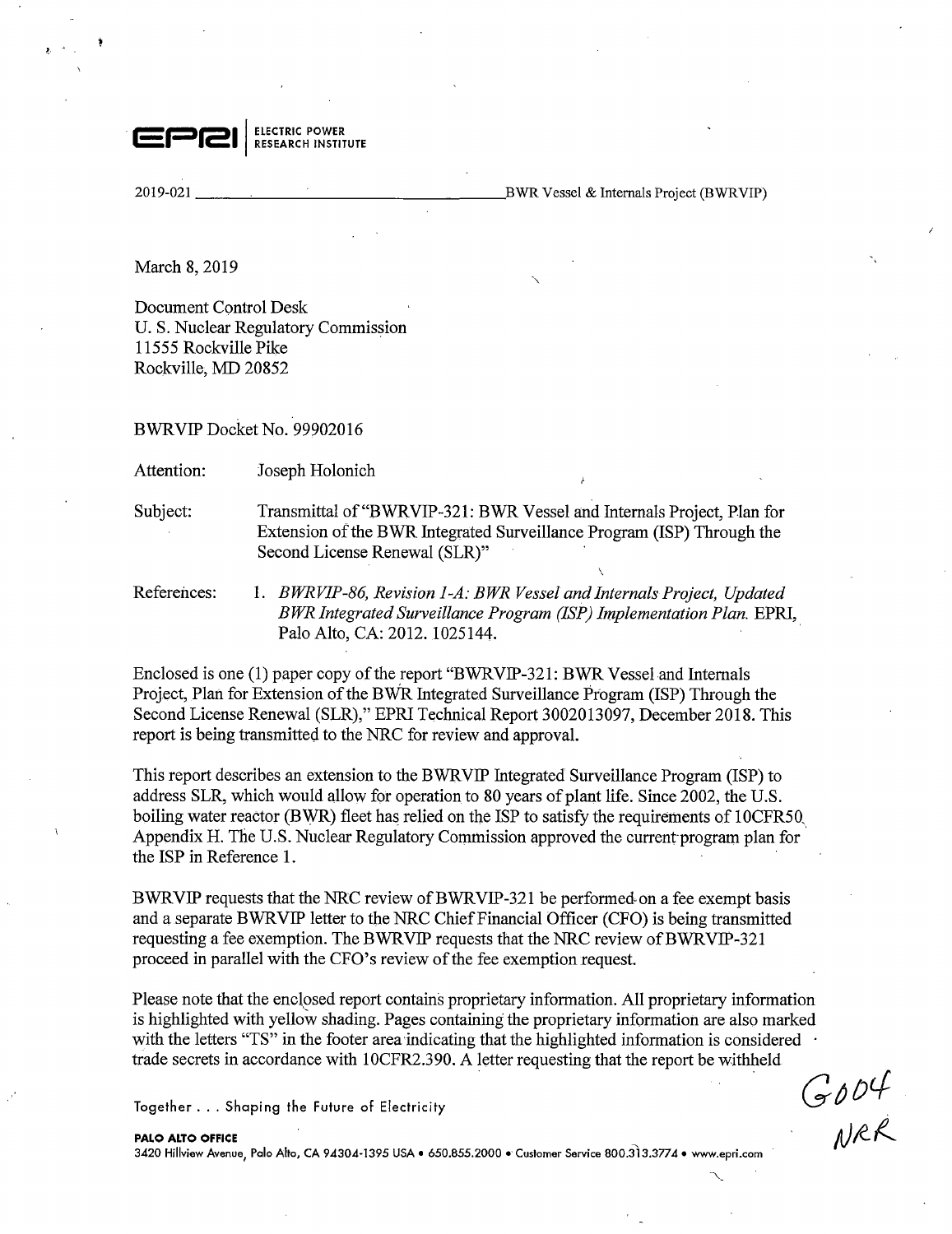from public disclosure and an affidavit describing the basis for withholding this information are provided as Attachment 1.

One paper copy of the non-proprietary report "BWRVIP-321NP: BWR Vessel and Internals Project, Plan for Extension of the BWR Integrated Surveillance Program (ISP) Through the Second License Renewal (SLR)," EPRI Technical Report 3002013097NP, are also enclosed. This non-proprietary report is identical to the enclosed proprietary report except that the proprietary information has been deleted and the letters "NP" appear in the BWRVIP report number.

If you have any questions on this subject, please contact the BWRVIP ISP project manager, Nathan Palm, by telephone at 724.288.4043 or by e-mail at npalm@epri.com.

Sincerely,

A. O. M. Sely /.\_\_:\_\_~

Andrew McGehee, EPRI, BWRVIP Program Manager Tim Hanley, Exelon Corporation, BWRVIP Chairman

c: D. Alley, NRC-NRR A. D. Odell, Exelon Corp. R. Carter, EPRI A. McGehee, EPRI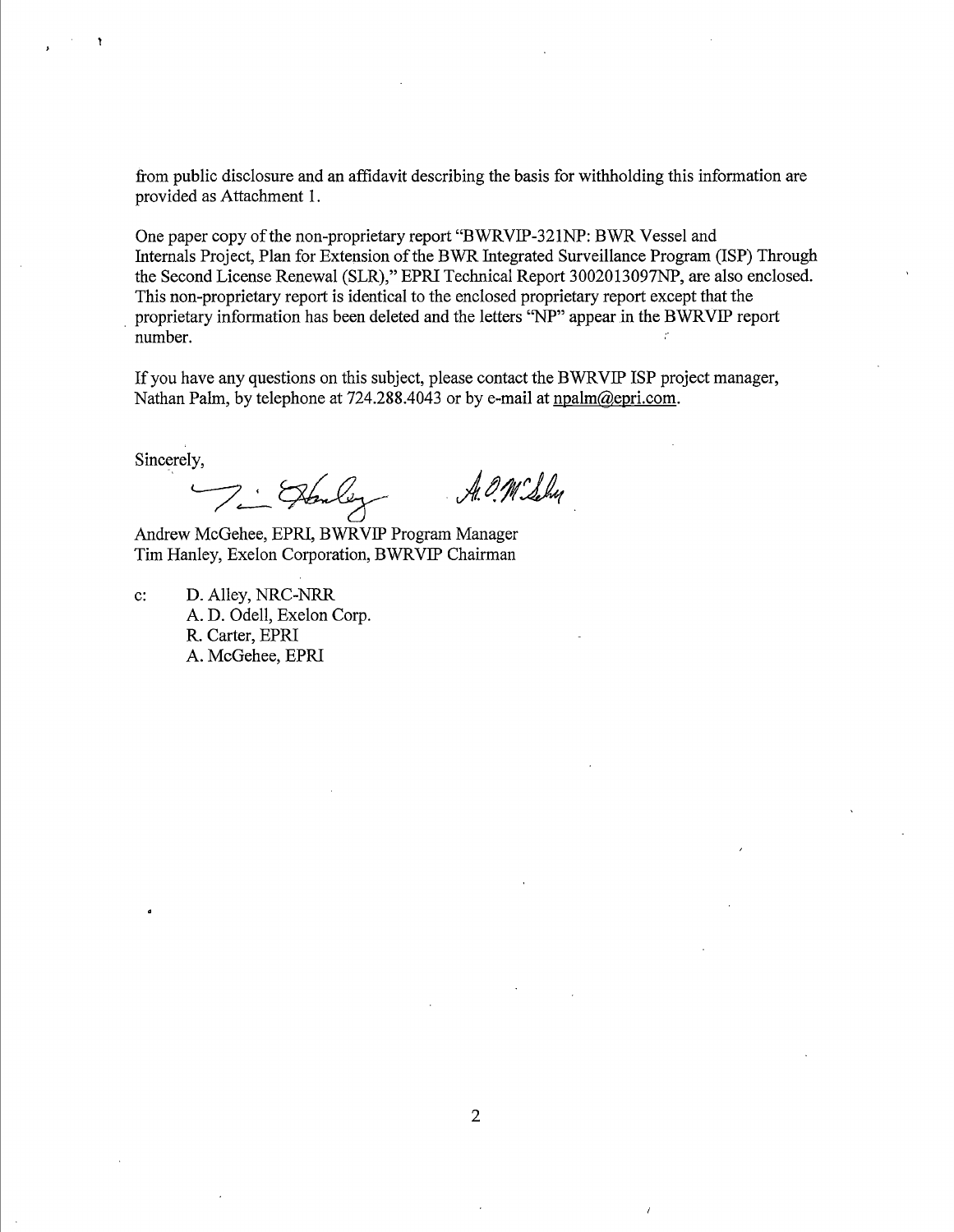

Ref. EPRI Docket No. 99902016

March 8, 2019

Ĭ.

Attention: Joseph Holonich Document Control Desk Office of Nuclear Reactor Regulation U.S. Nuclear Regulatory Commission Washington, DC 20555-0001

Subject: Request for Withholding of the following Proprietary information included in:

BWRVIP-321: Boiling Water Reactor Vessel and Internals Project, Plan for Extension of the BWR Integrated Surveillance Program (ISP) Through the Second License Renewal (SLR), EPRI Technical Report 3002013097

To Whom It May Concern:

This is a request under 10 C.F.R. §2\_.390(a)(4) that the U.S. Nuclear Regulatory Commission ("NRC") withhold from public disclosure the information identified in the enclosed Affidavit consisting of the proprietary information owned by Electric Power Research Institute, Inc. ("EPRI") identified above (the "Report"). Proprietary and non-proprietary versions of the Report and the Affidavit in support of this request are enclosed.

EPRI desires to disclose the Report in confidence as a means of exchanging technical information with the NRC. The Report is not to be divulged to anyone outside of the NRC or to any of its contractors, nor shall any copies be made of the Report provided herein. EPRI welcomes any discussions and/or questions relating to the information enclosed.

If you have any questions about the legal aspects of this request for withholding, please do not hesitate to contact me at (704) 595-2630. Questions on the content of the Report should be directed to Andy McGehee of EPRI at (704) 502-6440.

Sincerely,

 $\overbrace{ }$ 

Attachment(s)

**1** Together . . . Shaping the Future of Electricity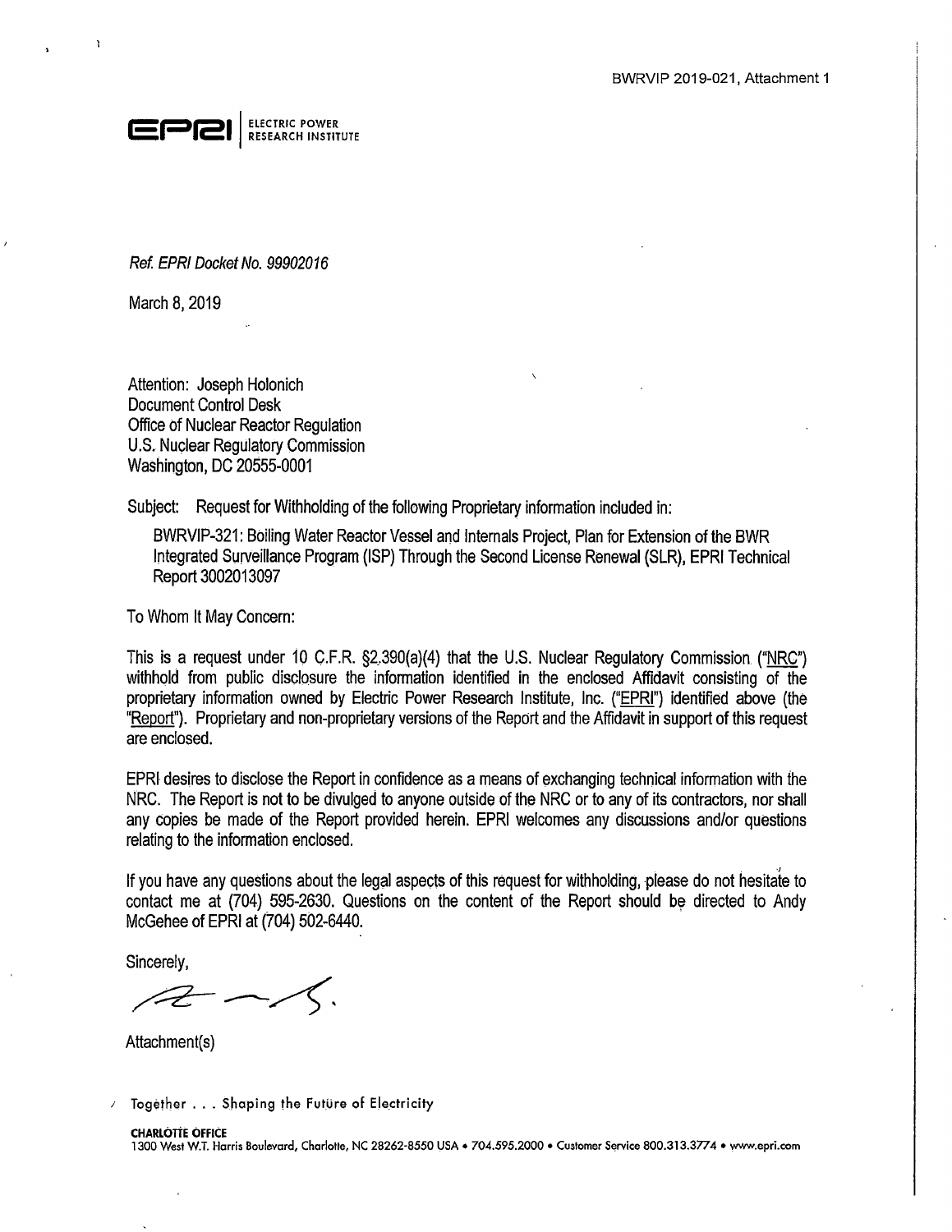

## **AFFIDAVIT**

## RE: Request for Withholding of the Following Proprietary Document:

"BWRVIP-321: Boiling Water Reactor Vessel and Internals Project, Plan for Extension of the BWR Integrated Surveillance Program (ISP) Through the Second License Renewal (SLR)", EPRI Technical · Report 3002013097

I, Steven Swilley, being duly sworn, depose and state as follows:

I

I am the Senior Director and Deputy Chief Nuclear Officer at Electric Power Research Institute, Inc. whose principal office is located at 3420 Hillview Avenue, Palo Alto, California ("EPRI") and I have been specifically delegated responsibility for the above-listed Report that is sought under this Affidavit to be withheld (the "Report"). I am authorized to apply to the U.S. Nuclear Regulatory Commission ("NRC") for the withholding of the Report on behalf of EPRI.

EPRI Proprietary Information is identified, in the above referenced report with, highlighted yellow shading. The pages with the proprietary information are also marked with the letters "TS" in the page footer indicating that information is considered trade secrets in accordance with 10 CFR 2.390.

EPRI requests that the Report be withheld from the public on the following bases:

Withholding Based Upon Privileged And Confidential Trade Secrets Or Commercial Or Financial Information (see e.g. 10 C.F.R. §2.390(a)(4))::

a. The Report is owned by EPRI and has been held in confidence by EPRI. All entities accepting copies of the Report do so subject to written agreements imposing an obligation upon the recipient to maintain the confidentiality of the Report. The Report is disclosed only to parties who agree, in writing, to preserve the confidentiality thereof.

b. EPRI considers the Report and the proprietary information contained therein (the "Proprietary Information") to constitute trade secrets of EPRI. As such, EPRI holds the Report in confidence and disclosure thereof is strictly limited to individuals and entities who have agreed, in writing, to maintain the confidentiality of the Report. EPRI made a substantial economic investment to develop the Report, and, by prohibiting public disclosure, EPRI derives an economic benefit in the form of licensing royalties and other additional fees from the confidential nature of the Report. If the Report and the Proprietary Information were publicly available to consultants and/or other businesses providing services in the electric and/or nuclear power industry, they would be able to use the Report for their own commercial benefit and profit and without expending the substantial economic resources required of EPRI to develop the Report.

c. EPRl's classification of the Report and the· Proprietary Information as trade secrets is justified by the Uniform Trade Secrets Act which California adopted in 1984 and a version of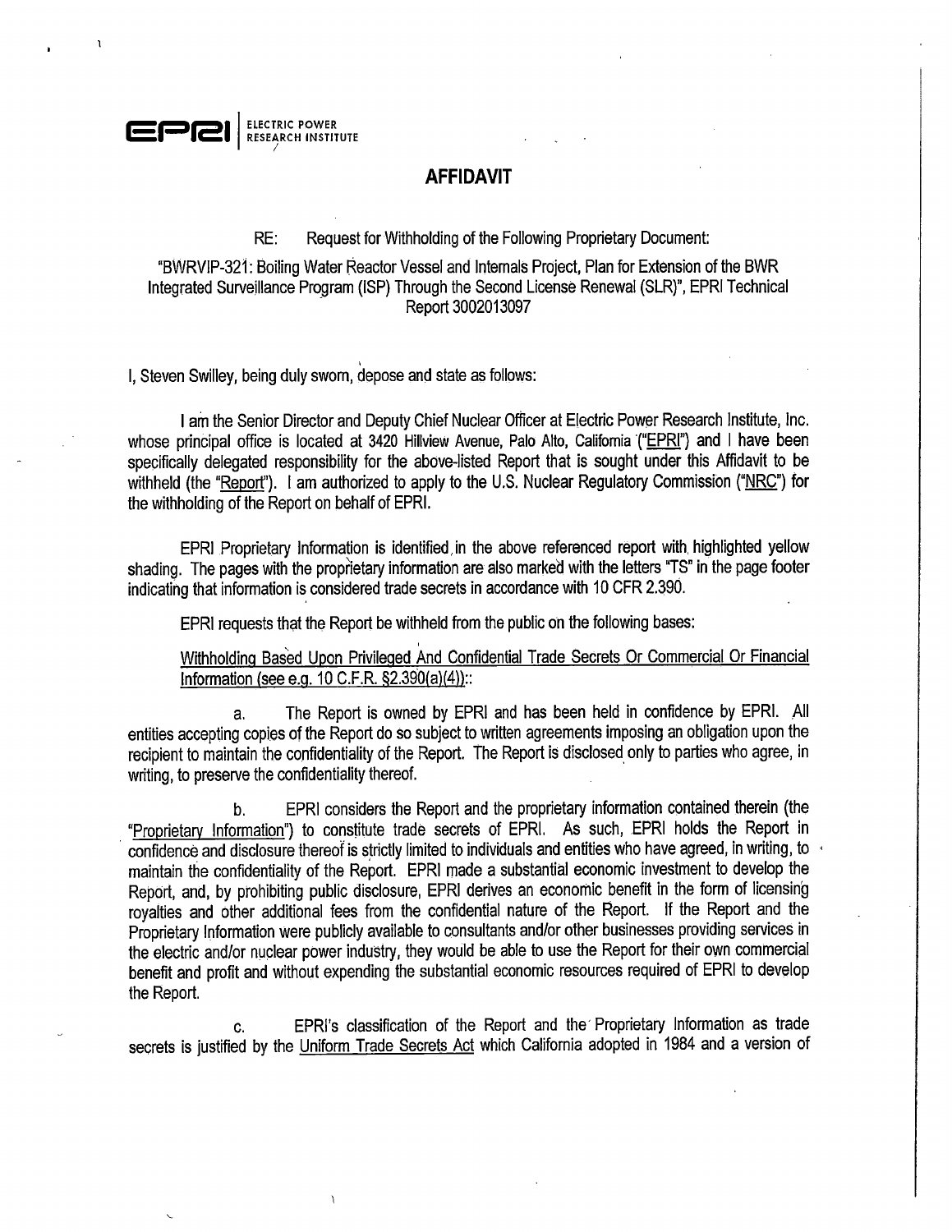which has been adopted by over forty states. The California Uniform Trade Secrets Act, California Civil Code §§3426 - 3426.11, defines a "trade secret" as follows:

-,

"'Trade secret' means information, including a formula, pattern, compilation, program device, method, technique, or process, that:

(1) Derives independent economic value, actual or potential, from not being generally known to the public or to other persons who can obtain economic value from its disclosure or use; and

(2) Is the subject of efforts that are reasonable under the circumstances to maintain its secrecy."

d. The Report and the Proprietary Information contained therein are not generally known or available to the public. EPRI developed the Report only after making a determination that the Proprietary Information was not available from public sources. EPRI made a substantial investment of both money and employee hours in the development of the Report. EPRJ was required to devote these resources and effort to derive the Proprietary Information and the Report. As a result of such effort and cost, both in terms of dollars spent and dedicated employee time, the Report is highly valuable to EPRI.

e. A public disclosure of the Proprietary Information would be highly likely to cause substantial harm to EPRI's competitive position and the ability of EPRI to license the Proprietary Information both domestically and internationally. The Proprietary Information and Report can only be acquired and/or duplicated by others using an equivalent investment of time and effort.

<sup>I</sup>have read the foregoing and the matters stated herein are true and correct to the best of my knowledge, information and belief. I make this affidavit under penalty of perjury under the laws of the United States of America and under the laws of the State of California.

Executed at 1300 W WT Harris Blvd, Charlotte, NC being the premises and place of business of Electric Power Research Institute, Inc.

Date: *March* 8, 2019 steven Swilley **4, Alexander Strategy**